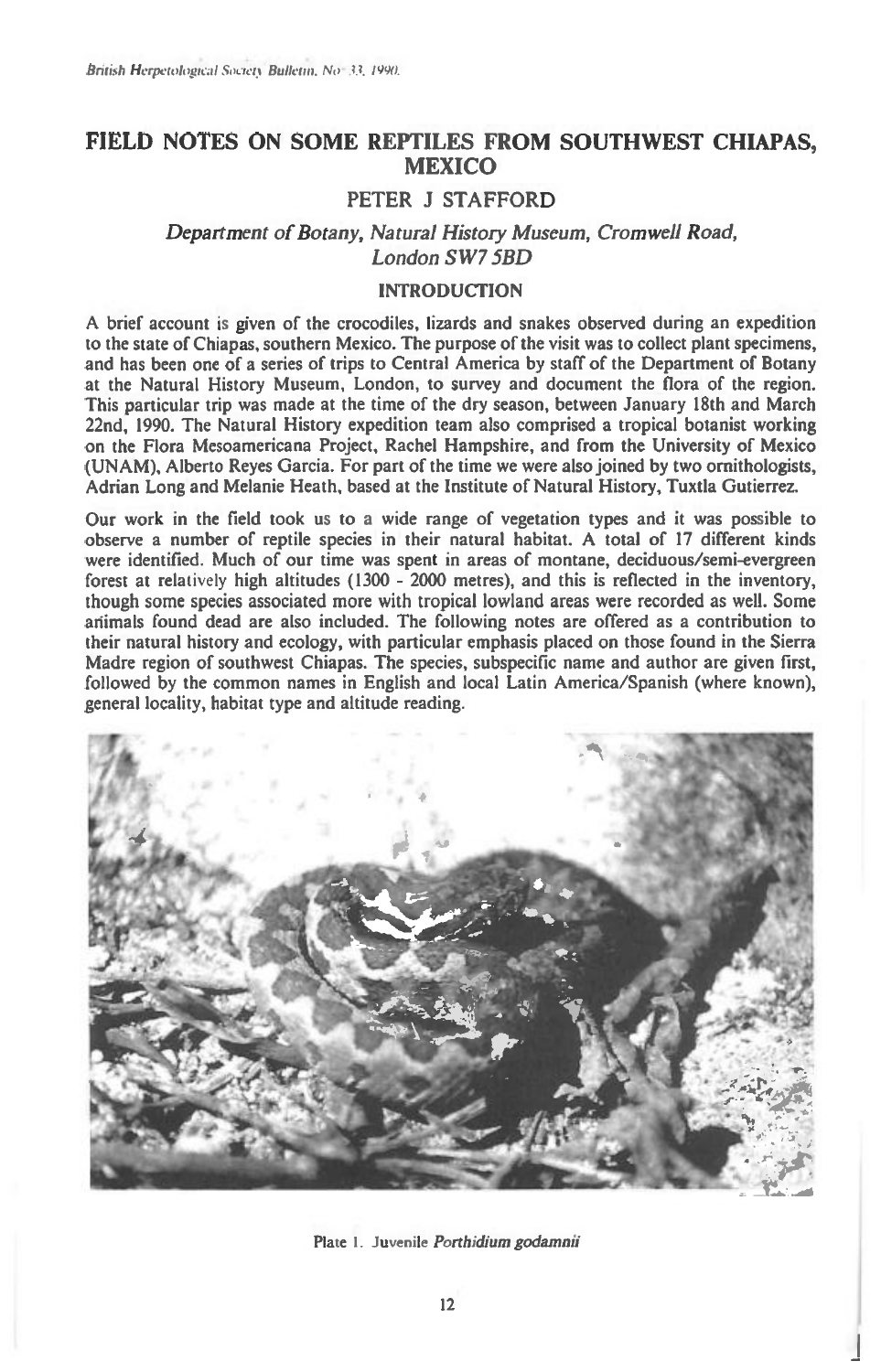### **Crocodilians**

*Crocodylus acutus acutus* **Cuvier.** *American crocodile, Cocodrilo de Rio.* **Loc: El Sumidero; Habitat: wide slow-moving river; Alt: 500 m. One large adult (approx. 3.5m) was observed basking on a rock at the side of the river, and another (smaller) in the water amongst floating water hyacinth** *(Eichhornia).* **We approached them quietly by boat and it was possible to observe them at very close quarters. We were informed that there were approximately 50 crocodiles inhabiting that stretch of the river down to the coast, though this may have included numbers of the Caiman** *(Caiman crocodilus chiapasius),* **which also occurs there. The rare Moreleti's crocodile** *(Crocodylus moreletii) is* **said to be found in more northerly parts of Chiapas (Alvarez del Toro, 1982).** 

#### **Lizards**

*Anolis crassulus* **Cope.** *Anolis Omado.* **Loc: Sierra Madre; Habitat: Cupressus woodland, deciduous and semi-evergreen montane forest, cloud forest; Alt: 1400 - 2000 m. A considerable number of** *Anolis* **were seen, most of which complied with the descriptions given for this species. They were mostly observed basking on sunny banks, amongst small shrubs and in low vegetation.** 



**Plate 2. Pacific rock iguana** *(Ctenosaura pectinata)* 

*Barisia moreletii rafaeli* **(Hartweg & Tihen).** *Barisia.* **Loc. Sierra Madre (El Triunfo); Habitat: cloud forest, Alt: 1900 m. A number of specimens were seen although they were largely secretive and easly disturbed. One was found under a sheet of old corrugated iron in the camp clearing, and several basking amongst leaves on the forest floor.** 

*Basiliscus vittatus* **Wiegmann.** *Brown basilisk. Turipache, Toloque, Pasarrios.* **Loc. Montozintla; Habitat: Dry hillside above river; Alt: 1000m. A large male (approx 20cm s-v) was disturbed basking on a rocky ledge above a shallow, fast-flowing river. The surrounding vegetation consisted of dry forest trees, mostly** *Bursera sp.* **and various Leguminosae, with** *Agave* **and Candelabra cactus.** 

*Cnemidophorus deppii* **Wiegmann.** *Lagartija Verdiazul.* **Loc: widespred in central Chiapas; Habitat: Dry rocky hillsides and scrub. A common, agile ground dwelling lizard often seen active in the hottest part of the day with temperatures ranging into the high 30's celsius.** 

*Ctenosaura pectinata* **(Wiegmann).** *Pacific rock iguana, Iguana de Roca.* **Loc. widespread inland and on the coast; Habitat: cliffs, rock faces, dry hillsides, escarpments and rocky outcrops,**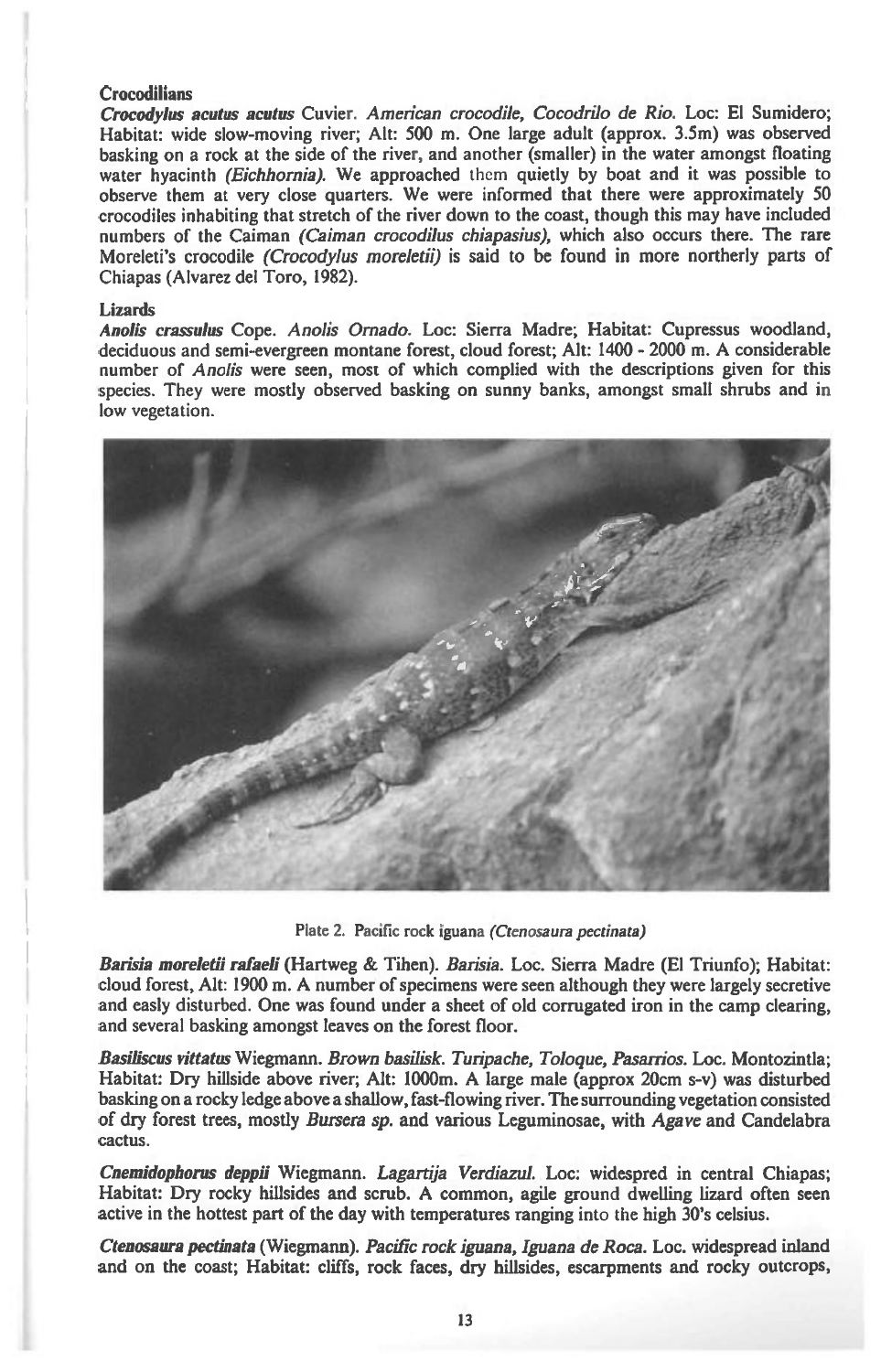often in close proximity to human habitation; Alt: common below 1000m. This was an abundant lizard and was seen in a variety of different habitats, both natural and artifical A group of about half a dozen comprising a dominant male, an adult female and several juveniles were found to be in residence amongst a pile of building rubble in a turkey pen next to our accommodation, and it was possible to observe their daily movements and social behaviour literally through the window of our room. Another colony of about 10 idividuals of varying ages was found living on a large rock outcrop in the middle of a popular sandy beach.



Plate 3. Jumping viper *(Porthidium nummifer occiduus)* 

*Iguana igunana rhinolopha* Wiegmann. *Green iguana, Iguana de Ribera, Guele.* Habitat: Dry, rocky cactus scrub. A large ( $1m +$ ) brightly coloured adult with orange foreparts (suspected male) ran across the road in front of our vehicle, and a juvenile was seen at the side of the road. They were presumed to be feeding on the flowers of various cacti in bloom.

*Sceloporus sp. Fence lizard, Spiny lizard, Escamoso.* A large number of Sceloporids were seen, and in drier areas especially they seemed to be the most abundant form of lizard. There is considerable variation amongst this group in Central America, and it was only possible to identify two forms with any certainity. In upland areas of the Sierra Madre (above approx. alt. 1500m) we found the species *Sceloporus melanorhinus stuarti* Smith, where it occurred in *Cupressus* woodland and clearings in cloud forest (1900m). It was mostly seen basking on rock faces or the trunks of trees. At lower altitudes in areas of rocky scrub the species *S. variabilis variabilis* Wiegmann was common.

*Sphaerodactylus continentalis* Werner. *Gequillo Cabeciamarillo.* Loc: suburbs of Tuxtla Gutierrez. A large number were seen on the exterior walls of hotels and houses. The Mediterranean species *HemidactyIus turcicus* is also a well established introduction in this area.

### Snakes

*Conophis vittatus* Cope. *Listada.* Habitat: Dry rocky hillside. One adult approximately 0.5 m in length was found actively hunting among rocks and dry scrub in the early afternoon.

*Masticophis mentovarius mentovarius* (Dumeril, Bibron & Dumeril). *Coachwhip, Lagartijera.*  Habitat: open agricultural land and dry lowland scrub. Two large (1.5 m) freshly killed specimens were found dead on a main road.

*Oxybelis fulgidus* (Daudin). *Green vine snake, Bejuquillo Verde.* Loc: Tuxtla Gutierrez. Habitat: One was seen heading away through a bamboo thicket.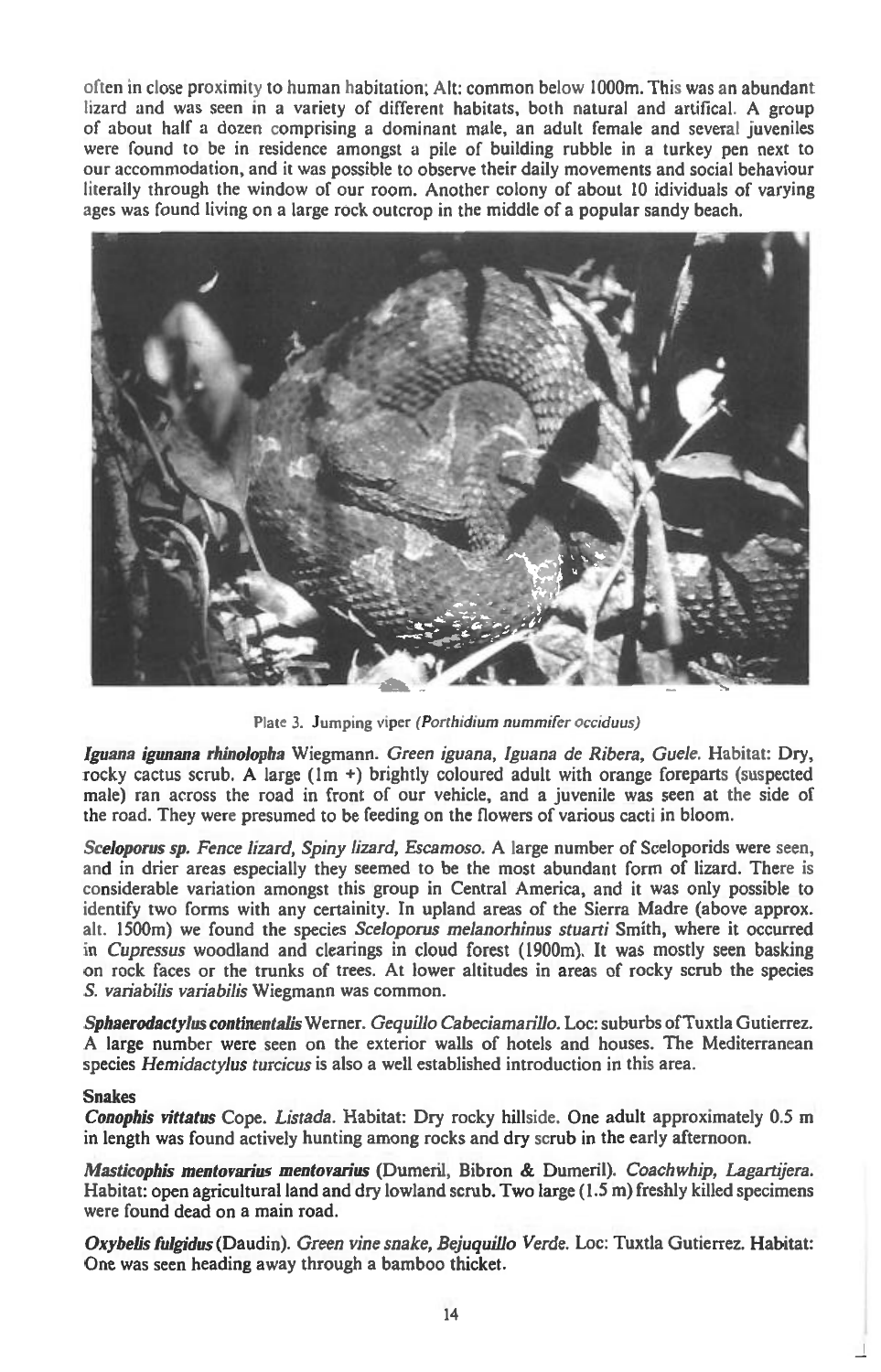*Pituophis lineaticollis gibsoni* Stuart. *Cincuate.* Loc: Sierra Madre (El Triunfo); Habitat: montane cloud forest; Alt: 1900 m. A sub-adult (approx. 0.5 m) was found during the late afternoon, coiled in a rodent nest under a sheet of old corrugated iron, at the edge of the camp clearing by the rubbish dump. The surrounding vegetation consisted mostly of tall grasses, small shrubs and sapling trees. The temperature at this altitude frequently dropped to 13 degrees celsius and frosts were not uncommon. Moreover the cloud at times remained low, shrouding the vegetation in cool mist for much of the day.

*Spilotes pullatus mexicanus* (Laurenti). *Chicken snake, Rat snake, Thunder and Lightening snake, Volandora.* Habitat: semi-deciduous dry forest; Alt: approx. 600 m. Two freshly killed adults (one estimated at measuring well in excess of 2 m) were found dead on the road at different locations, both with what appeared to be machete wounds to the neck. The snakes were in close proximity to settlement houses and outbuildings, around which numerous hens and turkeys and their broods wandered freely. No doubt this snake is a major predator of domestic fowl in these situations and persecuted indiscriminantly, which would account for the apparent cause of death.

*Micrurus browni browni* Schmidt and Smith. *Brown's coral snake, Coral de Canutos.* Loc. Sierra Madre (Pacific slope); Habitat: deciduous- montane rainforest, Alt: approx. 1350 m. A large adult (approx.  $50 \text{cm}$ ) was found at the side of a mule trail in an area of loose rocks with grasses and sprawling aroids *(Philodendron sp.),* and was observed for several minutes as it foraged for food. The time of day was early afternoon and the weather conditions were overcast and humid.

*Porthidium (Bothrops) godmani* (Gunther). *Godman's Pit Viper, Nauyaca del Frio.* Loc: Sierra Madre; Habitat: semi-evergreen and deciduous montane rainforest, *Cupressus* woodland and cloud forest; Alt: 1400- 2000 m. A total of eleven were seen, all at relatively high altitudes. They ranged from small, presumably new-born/juvenile specimens, to adults of approximately 40cm, and occurred in a diversity of habitats, including cloud forest, cypress forest, stands of *Heliconia, Ficus* dominated woodland, and rocky banks with grasses and small shrubs. Most were found basking at the side of mule trails or in sunny clearings amongst leaves on the forest floor, and at times presented something of a hazard during our work. Their ground colouration varied considerably, from dark red brown to pale grey. Some of those seen were more boldly marked than others; on one occasion such a snake was found basking entwines with a paler, more drably coloured specimen, which we construed to be indicative of sexual dimorphism, but it was not possible to identify their individual sex. When provoked one juvenile struck fiercely and vibrated its tail, but generally these snakes were of a placid disposition.



Plate 4. American crocodile *(Croco<sup>dyl</sup>us acutus acutus)*